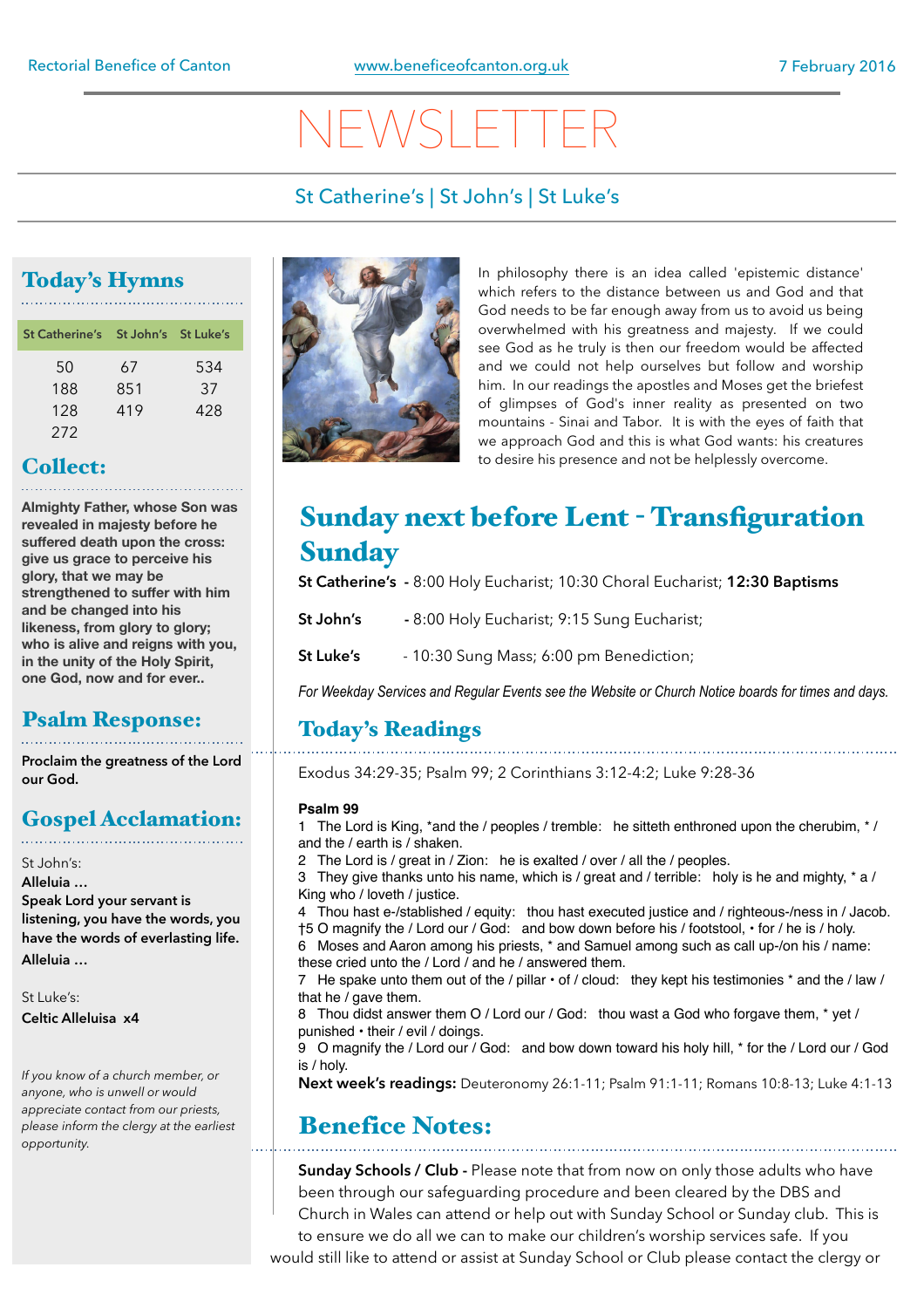download an application form from our website. **Ash** 

**Wednesday is on 10 Feb -** no morning Mass in St Luke's but there will be a 10.30 Eucharist in St John's, an 11 am Eucharist in St Catherine's and in the evening a Sung Mass at 7.30 pm in St Luke's all with the Imposition of Ashes. **Messy Church** - The next Messy Church is on Sunday 14 Feb at 4:00pm in St John's. The theme will be 'Lent'.

**Confirmation Programme 2016** - This year's confirmation programme of classes, discussion groups and worship services will be launched soon. If you would like to be confirmed this year please contact the clergy for details.

Youth Club - Next Friday is the second taster session in St Catherine's hall for young people in year 6 to enjoy and find out about our Youth Club. Year 6 young people can enrol and attend the regular Youth Club sessions after the half term break. Usual times are: Mondays 7-9 in Calvary Baptist for the Cafe drop in and Fridays 7-9 in St Catherine's hall.

**Night shelter** - If you would like to get involved in helping homeless people this winter please contact Fr Phelim.

Lenten Quiet Day - a suggestion has come forward that we have a quiet day of prayer, talks, quiet worship on a Saturday in Lent. This would be based in St Luke's. If you are interested in attending something like this please contact the clergy. **Living Faith Study Group** – Tuesdays at 7:30 pm in St John's. For info: Andrew Sims [maxsims@hotmail.com](mailto:maxsims@hotmail.com) 029 2034 4641

**Bible Study** Thursdays 7-9 St Johns Vestry: All welcome to our informal group discussion about the gospel reading for this coming Sunday. For more info contact Andrew (see above note)

**Newsletter Email** - If you'd like an email copy of the newsletter and readings please ask Sheila on [mgsmkelly1@gmail.com](mailto:mgsmkelly1@gmail.com)  **Newsletter items** - any items for inclusion in the newsletter please send to Linsay Jones [linsaycoolhouse@hotmail.com](mailto:linsaycoolhouse@hotmail.com) . Space is always limited so keeping it brief avoids us editing your message.

# St Catherine's Notes:

**Bookings -** To book the Hall contact the clergy or email [hall.stcatherines@gmail.com.](mailto:hall.stcatherines@gmail.com) **Midweek Services:** Holy Eucharist and Ashes at 11:00 am on Wednesday.

St John's Notes:

**Church Booking -** To book the church please contact the clergy. For concerts contact Gill Winton.

**Lent Lunches** in St John's begin next Friday 12th February at 12noon for the duration of the season of Lent.

**Thank You -** £100 (from the Christmas Greetings in the magazine) and £70 (from the Christmas Messy Church) was raised for the Night Shelter.

**Midweek Services:** Eucharist and Ashes at 10:30; Holy Eucharist at 10:30 am on Thursday.

# St Luke's Notes:

**Hall Bookings -** To book the Hall please contact Jackie or Haydn Page on 029 2091 3808 [haydnpage@hotmail.co.uk](mailto:haydnpage@hotmail.co.uk) **Midweek Services:** Masses at 10:00 am on Tues; Wed at 7:30pm with Ashes; Fri at 6:30 pm; and 10:30 am on Saturday.

**Recently Departed:** Raymond Trevor Gomm, Sheila Scantlebury, Martin Sheppard

### This Week in the Bene,fice: (Diocesan Prayer / Anglican Prayer Cycle / Events and Services)

**Sun 7** Tonyrefail with Gilfach Goch, Ruth Moverley (V); Canada

**Mon 8** Ynyshor, Paul Bigmore (V);Argylle & The Isles Scotland; **St Anne, grandmother of Jesus** 

**Tue 9** Ystradyfodwg, Hadyn England –Simon (V); Arizona

**Wed 10** Hospital Chaplains in the Diocese and beyond; Arkansas; **Ash Wednesday** 

**Thur 11** Archdeacon Peggy Jackson; Armidale New South Wales, Australia

**Fri 12** Cardiff Deanery, Canon Bob Capper; Arochukwu/Ohafia (Aba, Nigeria)

**Sat 13** Rectorial benefice of Canton, Canon Mark Preece (TR), Phelim O'Hare (TV); Aru Congo

**Sun 14** Cardiff Dewi Sant, Dyfrig Lloyd (V) Central Africa and Northern Zamibia; **1st Sunday of Lent**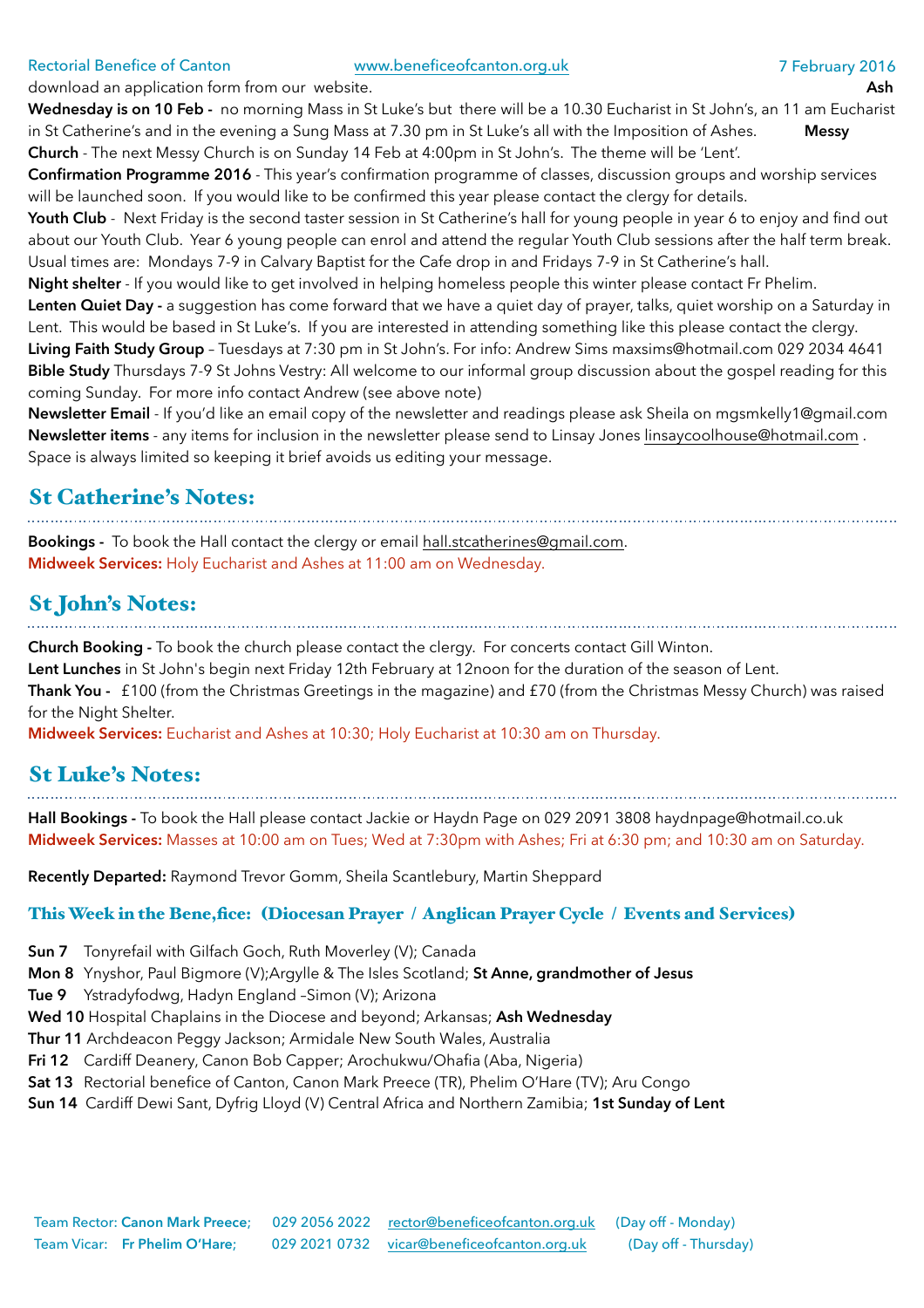# **7 February 2016 – Sunday next before Lent**

# **Collect of the Day**

Almighty Father, whose Son was revealed in majesty before he suffered death upon the cross: give us grace to perceive his glory, that we may be strengthened to suffer with him and be changed into his likeness, from glory to glory; who is alive and reigns with you, in the unity of the Holy Spirit, one God, now and for ever.

# **First Reading**

A reading from the book of Exodus.

Moses came down from Mount Sinai. As he came down from the mountain with the two tablets of the covenant in his hand, Moses did not know that the skin of his face shone because he had been talking with God. When Aaron and all the Israelites saw Moses, the skin of his face was shining, and they were afraid to come near him. But Moses called to them; and Aaron and all the leaders of the congregation returned to him, and Moses spoke with them. Afterwards all the Israelites came near, and he gave them in commandment all that the LORD had spoken with him on Mount Sinai. When Moses had finished speaking with them, he put a veil on his face; but whenever Moses went in before the LORD to speak with him, he would take the veil off, until he came out; and when he came out, and told the Israelites what he had been commanded, the Israelites would see the face of Moses, that the skin of his face was shining; and Moses would put the veil on his face again, until he went in to speak with him.

*Exodus 34.29-35* 

This is the word of the Lord. **Thanks be to God.** 

# *Psalm 99*

# R **Proclaim the greatness of the Lord our God.**  The Lord is king: let the people tremble; he is enthroned upon the cherubim; let the earth shake. The Lord is great in Zion; he is high above all peoples. Let them confess his name, which is great and awesome; he is the Holy One. **R**

'O mighty King, lover of justice, you have established equity; you have executed justice and righteousness in Jacob.' Proclaim the greatness of the Lord our God and fall down before his footstool; he is the Holy One. **R**  Moses and Aaron among his priests, and Samuel among those who call upon his name, they called upon the Lord and he answered them.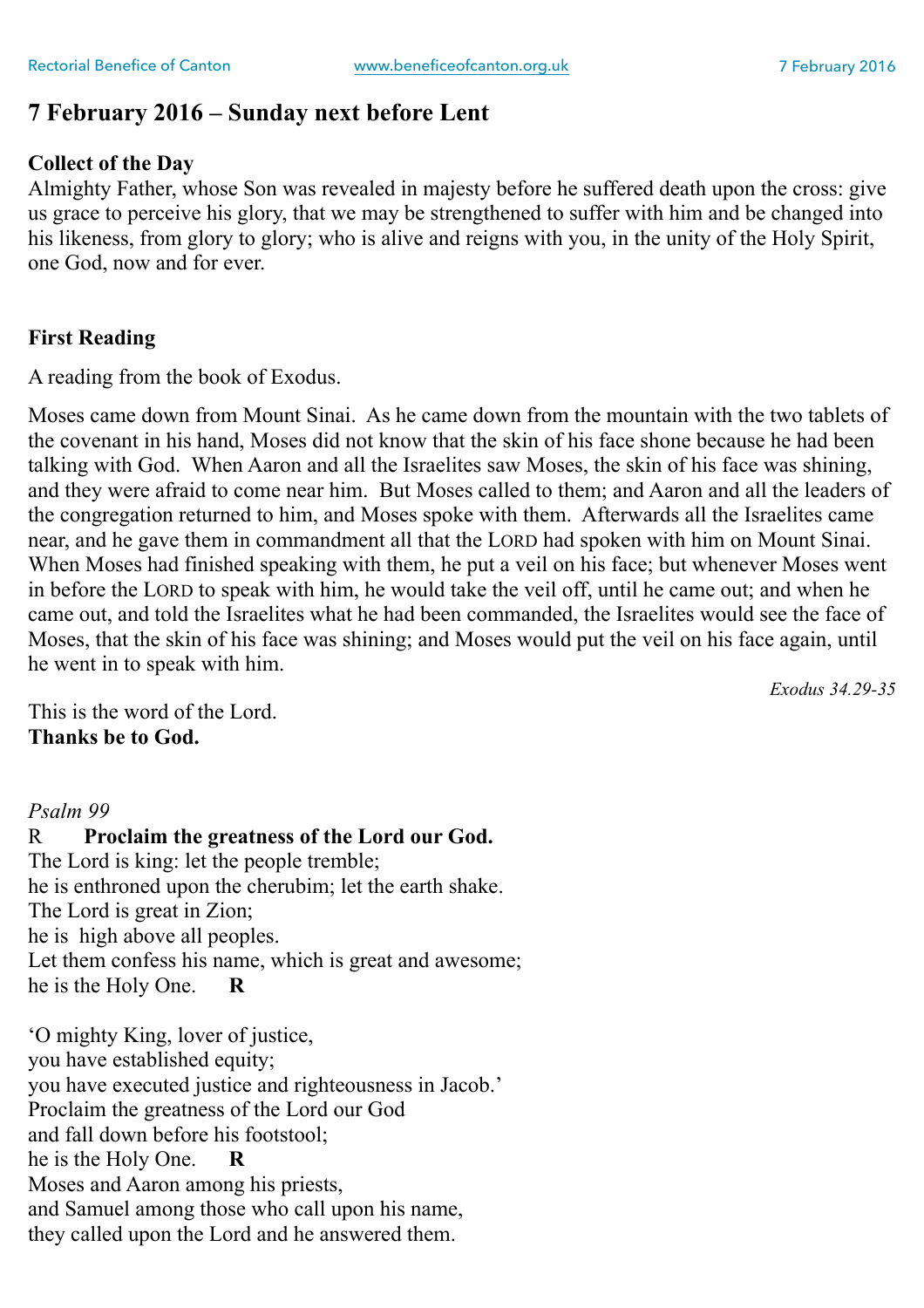He spoke to them out of the pillar of cloud; they kept his testimonies and the decree that he gave them. **R** 

'O Lord our God, you answered them indeed; you were a God who forgave them, yet punished them for their evil deeds.' Proclaim the greatness of the Lord our God and worship him upon his holy hill; for the Lord our God is the Holy One. **R**  R **Proclaim the greatness of the Lord our God.** 

# **Second Reading**

A reading from the second letter of Paul to the Corinthians.

Since we have such a hope, we act with great boldness, not like Moses, who put a veil over his face to keep the people of Israel from gazing at the end of the glory that was being set aside. But their minds were hardened. Indeed, to this very day, when they hear the reading of the old covenant, that same veil is still there, since only in Christ is it set aside. Indeed, to this very day whenever Moses is read, a veil lies over their minds; but when one turns to the Lord, the veil is removed. Now the Lord is the Spirit, and where the Spirit of the Lord is, there is freedom. And all of us, with unveiled faces, seeing the glory of the Lord as though reflected in a mirror, are being transformed into the same image from one degree of glory to another; for this comes from the Lord, the Spirit.

Therefore, since it is by God's mercy that we are engaged in this ministry, we do not lose heart. We have renounced the shameful things that one hides; we refuse to practise cunning or to falsify God's word; but by the open statement of the truth we commend ourselves to the conscience of everyone in the sight of God.

*2 Corinthians 3.12 – 4.2* 

This is the word of the Lord. **Thanks be to God.** 

# **Gospel**

Hear the holy Gospel of our Lord Jesus Christ according to Luke. **Glory to you, O Lord.** 

Jesus took with him Peter and John and James, and went up on the mountain to pray. And while he was praying, the appearance of his face changed, and his clothes became dazzling white. Suddenly they saw two men, Moses and Elijah, talking to him. They appeared in glory and were speaking of his departure, which he was about to accomplish at Jerusalem. Now Peter and his companions were weighed down with sleep; but since they had stayed awake, they saw his glory and the two men who stood with him. Just as they were leaving him, Peter said to Jesus, 'Master, it is good for us to be here; let us make three dwellings, one for you, one for Moses, and one for Elijah.' Peter did not know what he said. While he was saying this, a cloud came and overshadowed them; and they were terrified as they entered the cloud. Then from the cloud came a voice that said, 'This is my Son, my Chosen; listen to him!' When the voice had spoken, Jesus was found alone. And the disciples kept silent and in those days told no one any of the things they had seen.